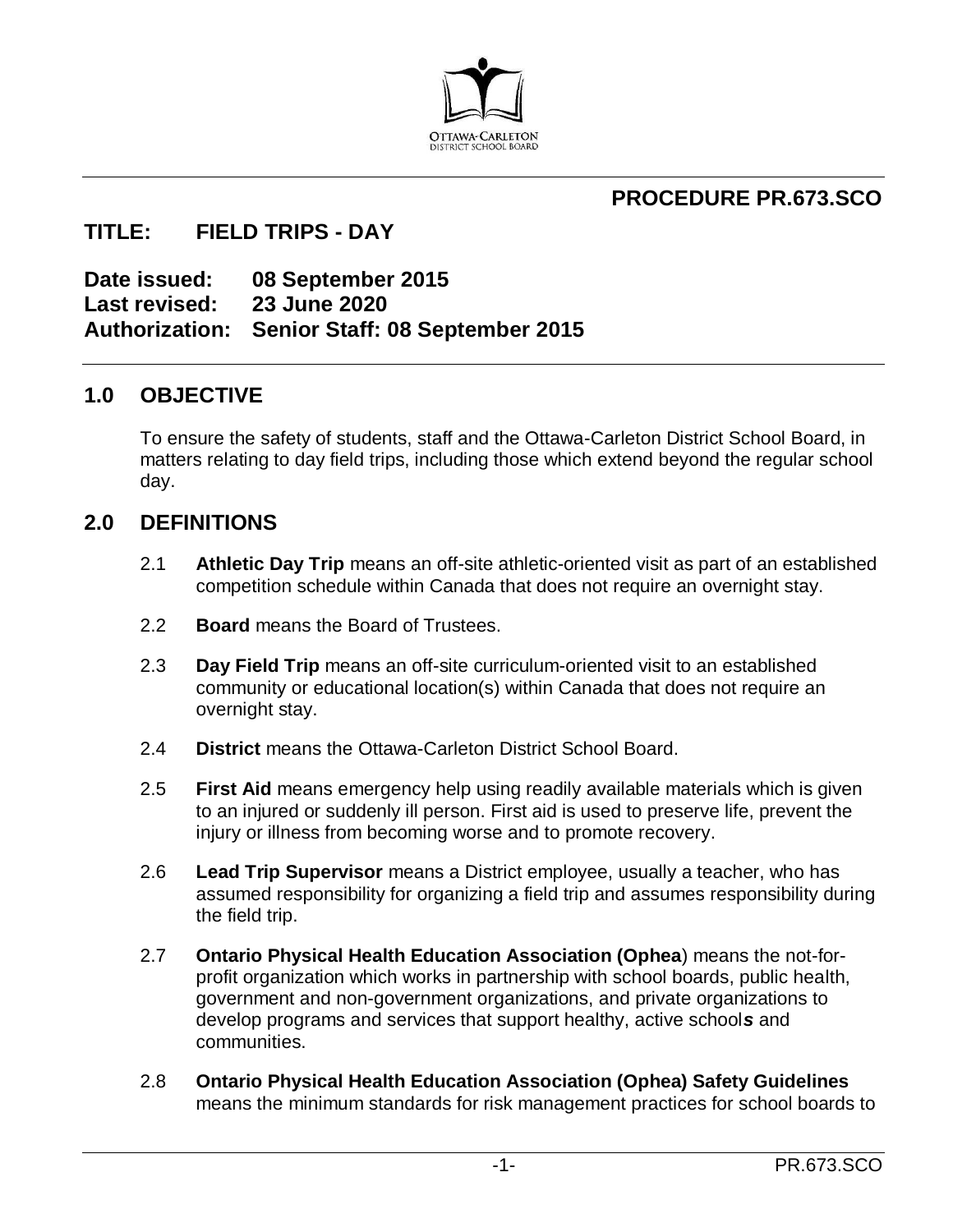focus the attention of teachers, intramural supervisors and coaches, and volunteers on safe practices in athletics (Ophea Safety Guidelines are accessible at: [http://safety.ophea.net/\)](http://safety.ophea.net/).

- 2.9 **Trip Supervisor(s)** means other District employees or volunteers who may be assigned responsibilities as defined by the Lead Trip Supervisor in the organizing or execution of a field trip.
- 2.10 **Volunteer** means an unpaid individual who attends a field trip to assist the Lead Trip Supervisor in carrying out their duties.

# **3.0 RESPONSIBILITIES**

- 3.1 The Superintendent of Instruction is responsible for ensuring principals follow procedures for safe, accessible, equitable and educational field trips.
- 3.2 The school principal is responsible for the following:
	- a) ensuring that the proposed field trip will adhere to all District policies and procedures;
	- b) reviewing and approving all OCDSB 652 Out-of-School Activities Proposal Plan(s);
	- c) ensuring that activities planned are age-appropriate and suitably related to curricular expectations, or school sponsored extra-curricular activities, and learning outcomes;
	- d) ensuring appropriate transportation and supervision have been arranged; and
	- e) ensuring that any fundraising conforms to Ministry guidelines and District policies and procedures.
- 3.3 Lead Trip Supervisors are responsible for the plan development, communication and execution of the trip, including:
	- a) ensuring that the proposed field trip will adhere to all District policies and procedures;
	- b) completing OCDSB 652 Out-of-School Activities Proposal Plan and seeking approval from the principal prior to communicating with students and parents;
	- c) preparing OCDSB 122 Parental Consent for Trip Participation Form;
	- d) making the arrangements for the trip, including transportation;
	- e) ensuring adequate supervision on the trip at all times;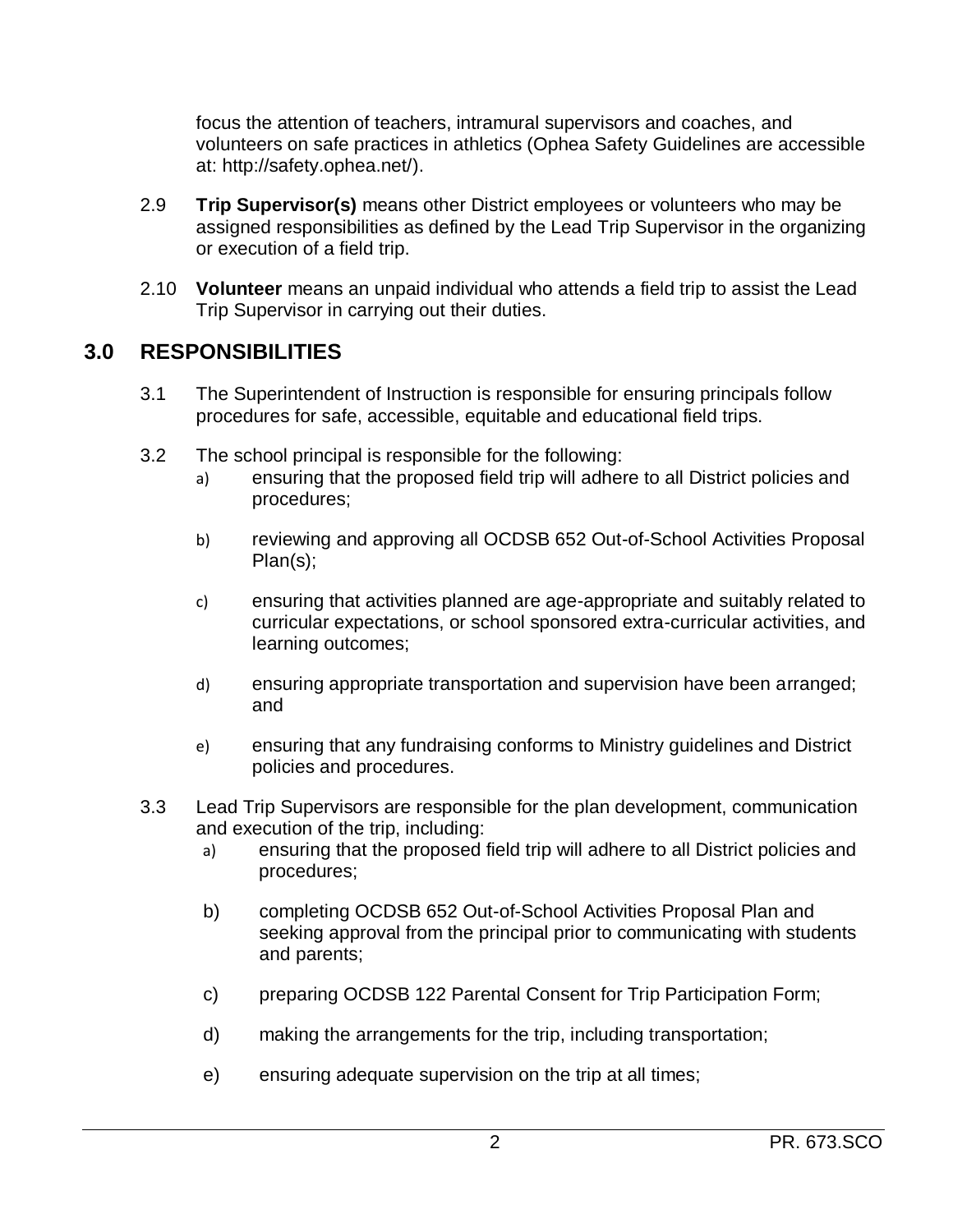- f) assigning responsibilities as required to trip supervisors and volunteers;
- g) monitoring the behaviour of all participants; and
- h) ensuring security of personal information collected about students.
- 3.4 Trip Supervisors are responsible for assisting the Lead Trip Supervisor in carrying out the responsibilities that have been assigned for the duration of the trip.
- 3.5 Volunteers are responsible for:
	- a) assisting the Lead Trip Supervisor in carrying out the responsibilities they have been assigned for the duration of the trip; and
	- b) completing OCDSB 649 Field Trip Volunteer Acknowledgement and Disclaimer Waiver for approval by the school principal.
- 3.6 Parents/Guardians are responsible for:
	- c) completing and submitting all required consent forms;
	- d) informing staff of any special individual needs of their child(ren);
	- e) supplying any necessary medication, equipment or supporting documentation needed to accommodate those special needs; and
	- f) making themselves aware of all details of the itinerary, contact numbers and travel arrangements as provided by the Lead Trip Supervisor.
- 3.7 Students are responsible for:
	- a) following the District and School Codes of Conduct at all times during the trip.

## **4.0 PROCEDURES**

General Planning

- 4.1 The Lead Trip Supervisor will submit OCDSB 652 Out-of-School Activities Proposal Plan at least 15 school days in advance of a day field trip, except for extenuating circumstances, such as a competition, when advance notice would not be possible.
- 4.2 With the commencement of the sports season, the Lead Trip Supervisor/lead coach will complete OCDSB 976 Inter-school Sport Consent form to obtain parental consent for their child(ren) to participate in tryouts and confirmation of the review of concussion codes of conduct and one of the Ministry approved concussion awareness resources.
- 4.3 All field trips must have clearly stated, reasonable, and attainable educational objectives which are curriculum related and/or may constitute part of an ongoing school activity.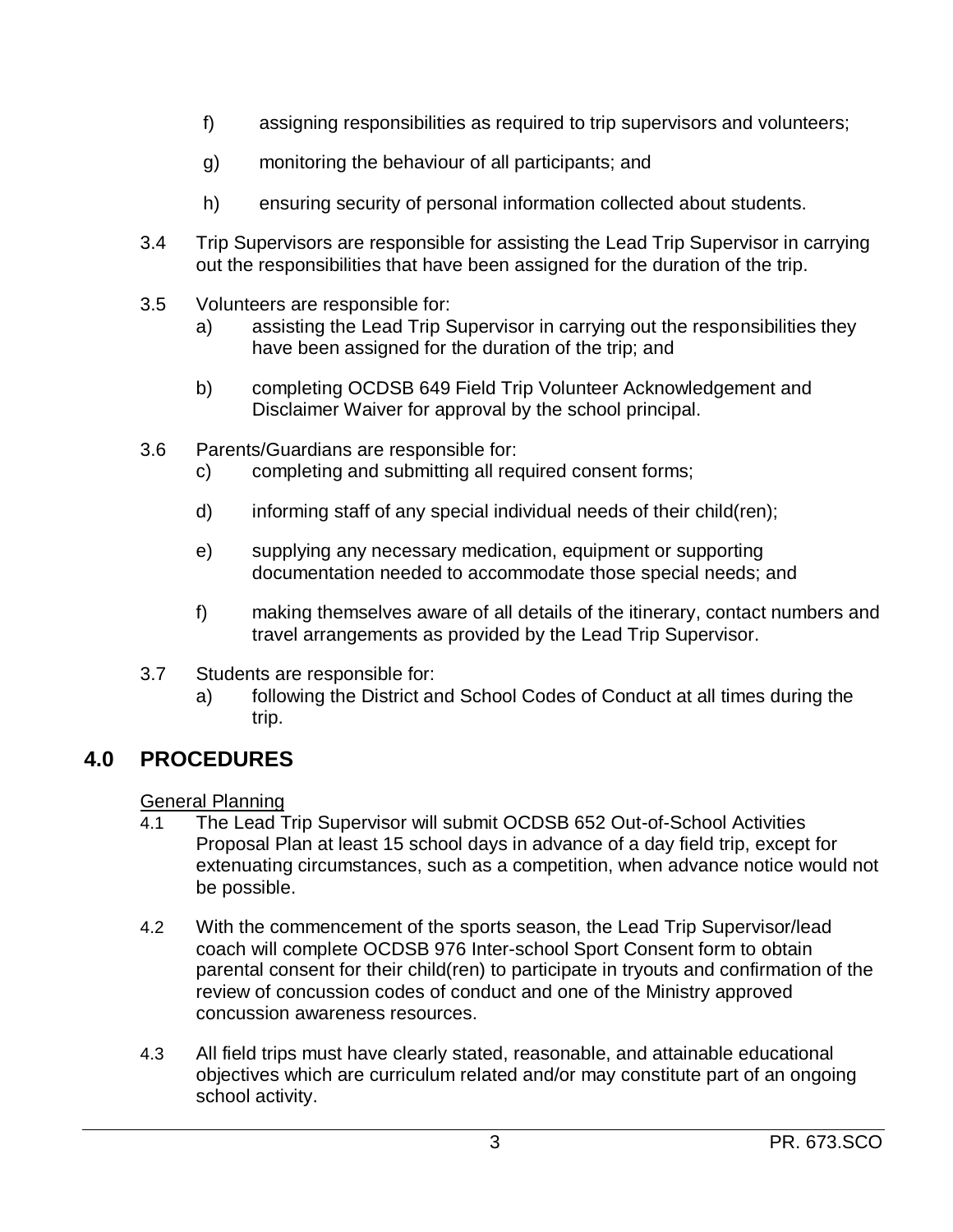- 4.4 Participation on a field trip is voluntary and requires written consent from the parent/guardian or, where a student is 18 years of age or older, the student's written consent.
- 4.5 Reasonable effort will be made to ensure that field trips are both equitable and accessible to encourage the participation of all eligible students.
- 4.6 Field trip costs are expected to be affordable to students and approved by the principal. Schools will make known the availability of and will provide financial assistance for students in need. Costs, including fundraising, will be reviewed annually with input from the school council.
- 4.7 Arrangements will be made to provide an appropriate program at the school for students who are not participating in a field trip.
- 4.8 Field trips begin and end at school unless arrangements have been specifically made.
- 4.9 Where a field trip plan includes arrangements for students to meet at a designated site other than the school, the Lead Trip Supervisor will ensure that information is clearly outlined on the consent form and that students are provided with detailed instructions about the meeting place prior to the trip.
- 4.10 No student will leave a field trip without the express permission of the Lead Trip Supervisor.
- 4.11 In the event that a student scheduled to participate in the trip is absent, the Lead Trip Supervisor will contact the school to advise of the absence.

#### Trip Planning and Authorization

- 4.12 The Lead Trip Supervisor will complete and submit to the principal for approval OCDSB 652 Out-of-School Activities Proposal Plan, outlining the purpose, curricular connection, estimated cost, number of students and safety procedures involved in the trip, including any inherent risks.
- 4.13 Before approving a field trip the principal will consider:
	- a) the curricular focus, the timing and impact of the proposed trip along with any loss of instructional time;
	- b) the Lead Trip Supervisors, Trip Supervisors, and Volunteers awareness of Board policies and procedures defining their responsibilities and liabilities;
	- c) whether the participants will receive adequate information about the trip; and,
	- d) how best arrangements can be put in place for covering all the safety, legal and financial obligations involved. This includes student safety plans and following Ophea guidelines for sports, where required.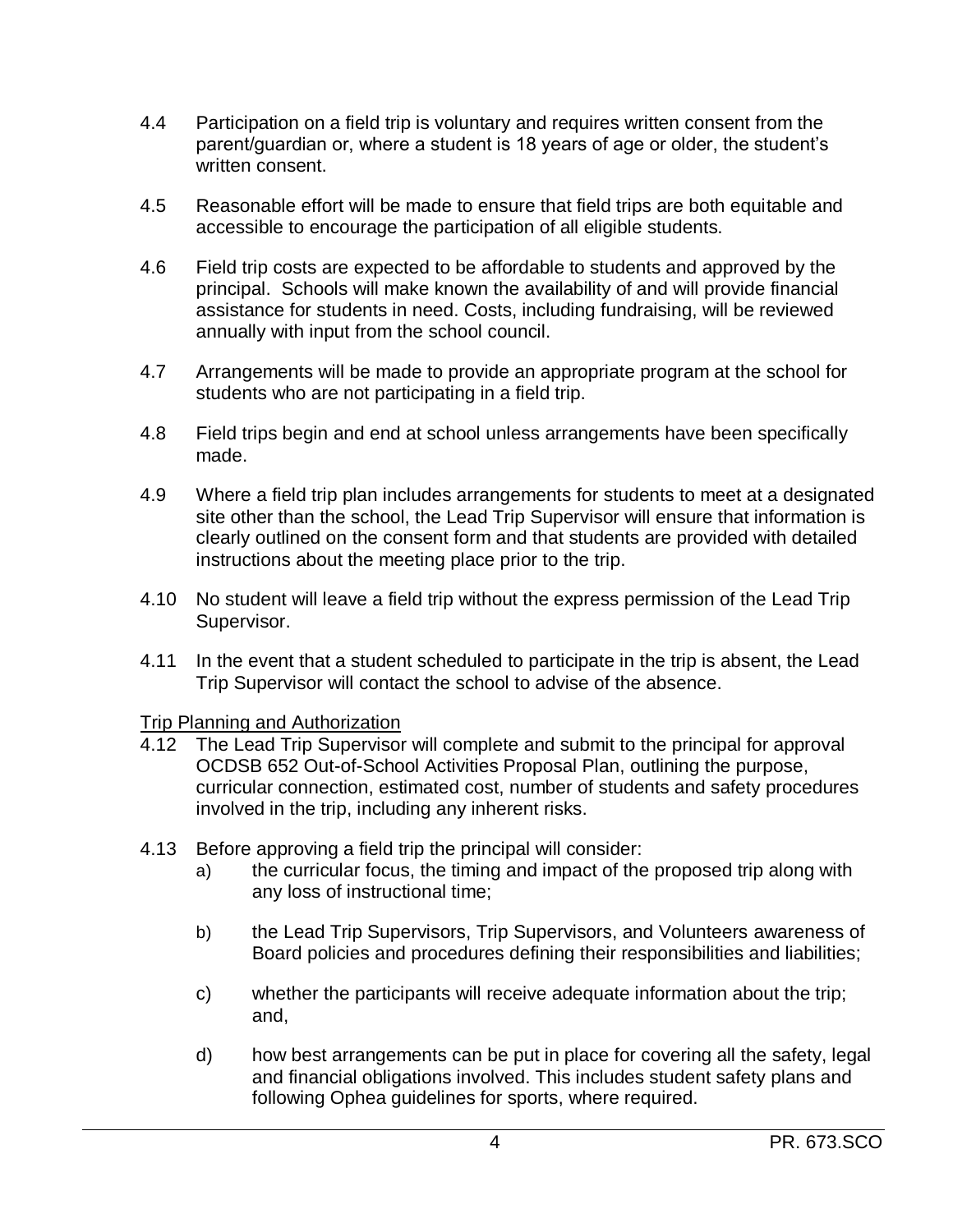4.14 The Lead Trip Supervisor will make all trip arrangements in consultation with the principal.

#### **Parental Consent**

- 4.15 The Lead Trip Supervisor will distribute OCDSB 122 Parental Consent for Trip Participation Form outlining the details of the trip, including planned activities, the date, time, travel costs and risks.
- 4.16 Written parental/guardian consent must be obtained prior to a student's participation. The form must clearly indicate what the activities are so that parents/guardians can make an informed decision whether to give their consent.
- 4.17 Parents/guardians, or where the student is 18 years of age or older, the student, must inform the school of any medical conditions of the student, including sufficient information to allow supervisors to address medical situations that may arise, and to provide current emergency information and contact numbers.
- 4.18 The Lead Trip Supervisor must have completed consent forms for all participating students prior to departure on the trip.
- 4.19 For field trips outside Ontario, parents/guardians of participating students, or students 18 years of age or older, will be informed that additional costs could be incurred in the event that medical treatment is required.
- 4.20 The Lead Trip Supervisor will develop a refund policy for participants in any trip. When field trips involve the collection of significant amounts of money in advance of the trip, arrangements must be in place to account for all expenditures.

#### **Transportation**

- 4.23 The Lead Trip Supervisor will arrange any required transportation in advance of a trip.
- 4.24 Generally, volunteers, students and staff are discouraged from transporting students to and from field trips in their own vehicles. Only a person holding a licence appropriate to the type of vehicle being driven may drive students.
- 4.25 When staff, parents or volunteers transport students, a form OCDSB 657 Authorization to Transport Students Participating in School Events, must be completed and signed by the principal, the driver, and the owner if the driver does not own the vehicle. These forms are to be kept by the principal.
- 4.26 Where volunteer(s) will be driving students*,* the Lead Trip Supervisor must ensure that there are an adequate number of seat belts for all occupants, including car seats, in accordance with current legal requirements.
- 4.27 Details regarding all transportation to be used throughout the trip will be listed in OCDSB 122 Parental Consent for Trip Participation Form.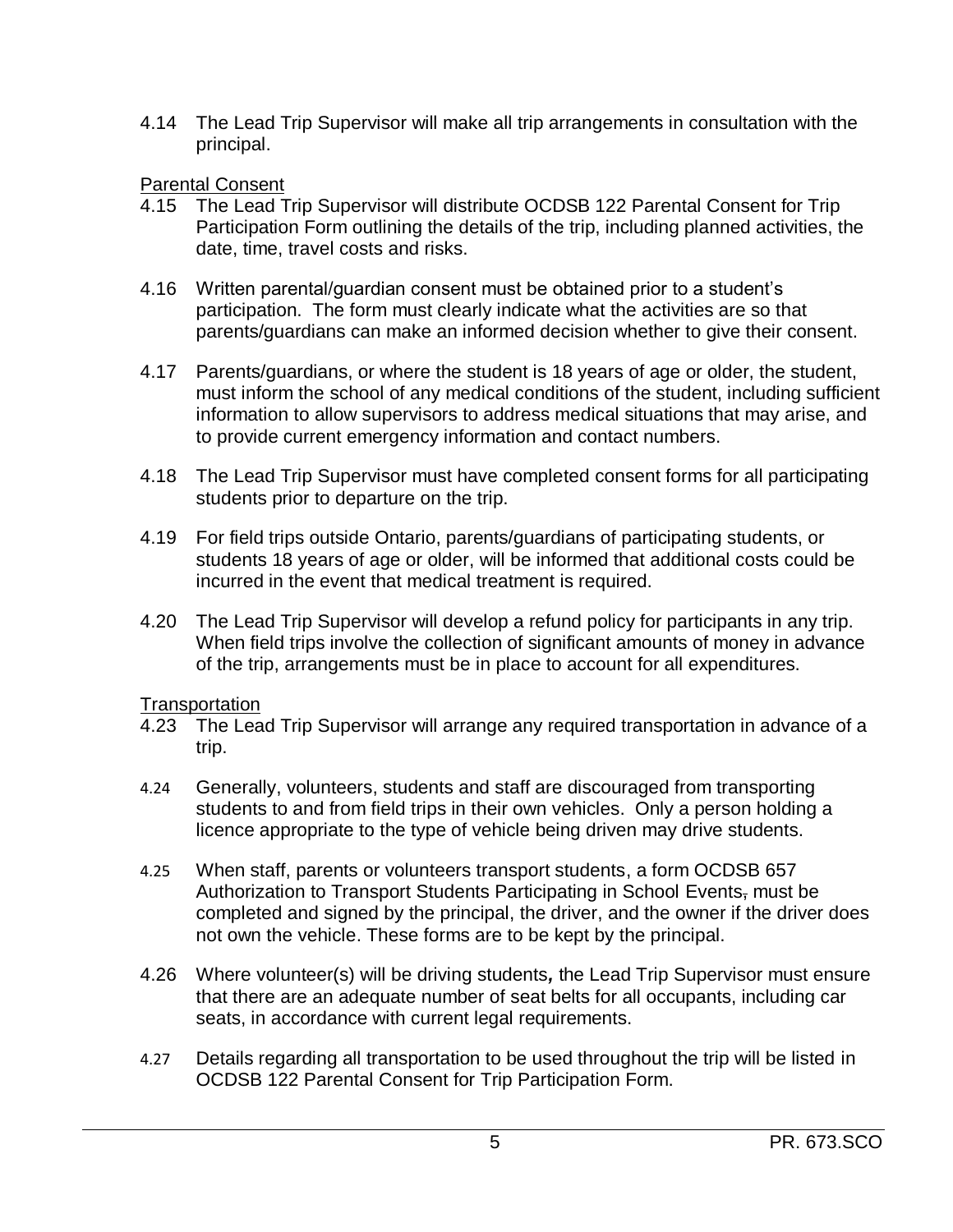Field Trip Supervision

- 4.28 The Lead Trip Supervisor will ensure that every supervisor is provided with information about the trip, the activities, any special needs and the assigned responsibilities of each supervisor before the start of the field trip.
- 4.29 The Lead Trip Supervisor will ensure that a manifest is prepared listing the students, volunteers and staff (by vehicle). One copy is to accompany the supervisor of each vehicle, one is to be held by the Lead Trip Supervisor, and one is to be held at the school.
- 4.30 The Lead Trip Supervisor is responsible for the supervision and safety of students at all times during a trip. An accurate attendance count must be taken by the supervisor(s) at all points of departure.
- 4.31 Lead Trip Supervisors must ensure that they have pertinent information and equipment in their possession at all times including but not limited to medical information, first aid kit, and home or other telephone numbers.
- 4.32 Supervisors assuming responsibility for supervising waterfront activities including swimming and canoeing must have, or be assisted by a person who has qualifications as stated in the most recent/current Ontario Physical Education Safety Guidelines.

| Grade    | <b>Field Trips</b>  | <b>Special Education **</b> |
|----------|---------------------|-----------------------------|
| $K-3$    | 1 adult/8 students  | 1 adult/6 students          |
| $4 - 6$  | 1 adult/10 students | 1 adult/8 students          |
| $7 - 8$  | 1 adult/12 students | 1 adult/10 students         |
| $9 - 12$ | 1 adult/class       | 1 adult/10 students         |

4.33 The minimum ratio of adults to students for field trips is:

\*\* applies to system classes but excludes Gifted program students (supervised according to their grade level).

4.34 Prior to departure, all supervisors and accompanying volunteers are expected to know the details of the field trip, and their specific responsibilities. Staff and volunteers are expected to adhere to the schedule/itinerary.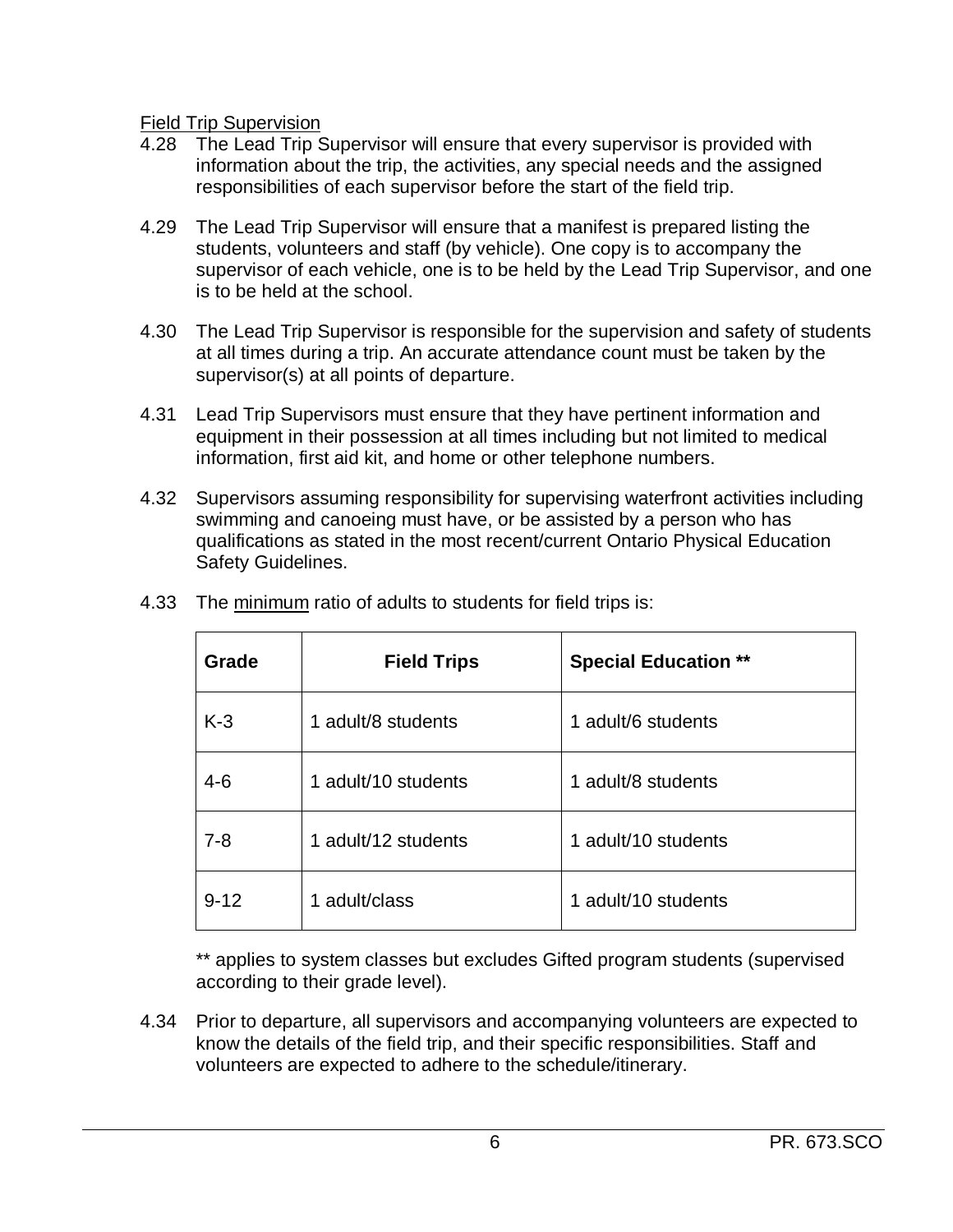- 4.35 All board policies and procedures apply to students, staff and volunteers for the duration of the trip.
- 4.36 Supervisors and volunteers are expected to support the School District Code of Conduct and to report any inappropriate conduct to the Lead Trip Supervisor. Staff and volunteers are expected to adhere to the schedule/itinerary.
- 4.37 When a student's behaviour on a trip is so disruptive and/or inappropriate as to cause the immediate cancellation of their participation in the trip, the student will be returned to school/home immediately, at the parents' expense. This decision will be at the discretion of the Lead Trip Supervisor, in consultation with the principal. The parent will be notified of this decision. The student should be accompanied by a staff member. In special circumstances, a student may be accompanied by another adult or returned to the school or home unaccompanied taking into consideration such factors as the student's age, maturity, distance to be travelled, the method of transportation, and with the parent's knowledge and consent.

## **4.0 APPENDICES**

(Please right-click on the links below to open appendices in new tabs)

Appendix A – [Forms checklist and timelines –](https://weblink.ocdsb.ca/WebLink/DocView.aspx?id=3963480&dbid=0&repo=OCDSB) Field Trips – Day

Appendix B - [Planning Activities/Considerations Checklist](https://weblink.ocdsb.ca/WebLink/DocView.aspx?id=3963487&dbid=0&repo=OCDSB)

Appendix C – [OCDSB 652 Out-of-School Activities Proposal Plan](https://weblink.ocdsb.ca/weblink/0/edoc/2781298/OCDSB%20652%20Out%20of%20School%20Activity.pdf)

Appendix D – [OCDSB 122 Parental Consent for Trip Participation](https://weblink.ocdsb.ca/WebLink/ElectronicFile.aspx?docid=3057418&dbid=0&repo=OCDSB)

- Appendix E [OCDSB 976 Inter-School Sport Consent Form](https://weblink.ocdsb.ca/WebLink/ElectronicFile.aspx?docid=3958512&dbid=0&repo=OCDSB) (Accessible [PDF Version\)](https://weblink.ocdsb.ca/WebLink/ElectronicFile.aspx?docid=4457527&dbid=0&repo=OCDSB)
- Appendix F [OCDSB 657 Authorizations to Transport Students Participating in School](https://weblink.ocdsb.ca/WebLink/ElectronicFile.aspx?docid=3837792&dbid=0&repo=OCDSB)  **[Events](https://weblink.ocdsb.ca/WebLink/ElectronicFile.aspx?docid=3837792&dbid=0&repo=OCDSB)**
- Appendix G [OCDSB 649 Field Trip Volunteer Acknowledgements and Disclaimer](https://weblink.ocdsb.ca/weblink/0/edoc/2983745/OCDSB%20649%20Field%20Trip%20Volunteer.pdf)  **[Waiver](https://weblink.ocdsb.ca/weblink/0/edoc/2983745/OCDSB%20649%20Field%20Trip%20Volunteer.pdf)**

Appendix H – [Frequently Asked Questions and Answers](https://weblink.ocdsb.ca/WebLink/DocView.aspx?id=3963490&dbid=0&repo=OCDSB)

# **6.0 REFERENCE DOCUMENTS**

Board Policy P.029.SCO: Field Trips, Excursions, Educational Tours and Student **Exchanges** Board Policy P.032.SCO: Safe Schools Board Policy P.108.SCO Care of Students with Severe or Life-threatening Medical **Conditions** Board Policy P.026.SCO: Student Suspension and Expulsion Board Policy P.034.SCO: Substance Abuse Board Policy P.067.SCO: Volunteers Board Policy P.137.SCO Concussion Management Board Procedure PR.547.SCO: Providing Emergency Medical Care for Students Board Procedure PR.548.SCO: Care of Students with Life-threatening Medical Conditions Board Policy P.540.SCO: Fund-raising in Schools Board Procedure PR.521.SCO: Safe Schools Board Procedure PR.515.SCO: Student Suspension/Investigation/Possible Expulsion